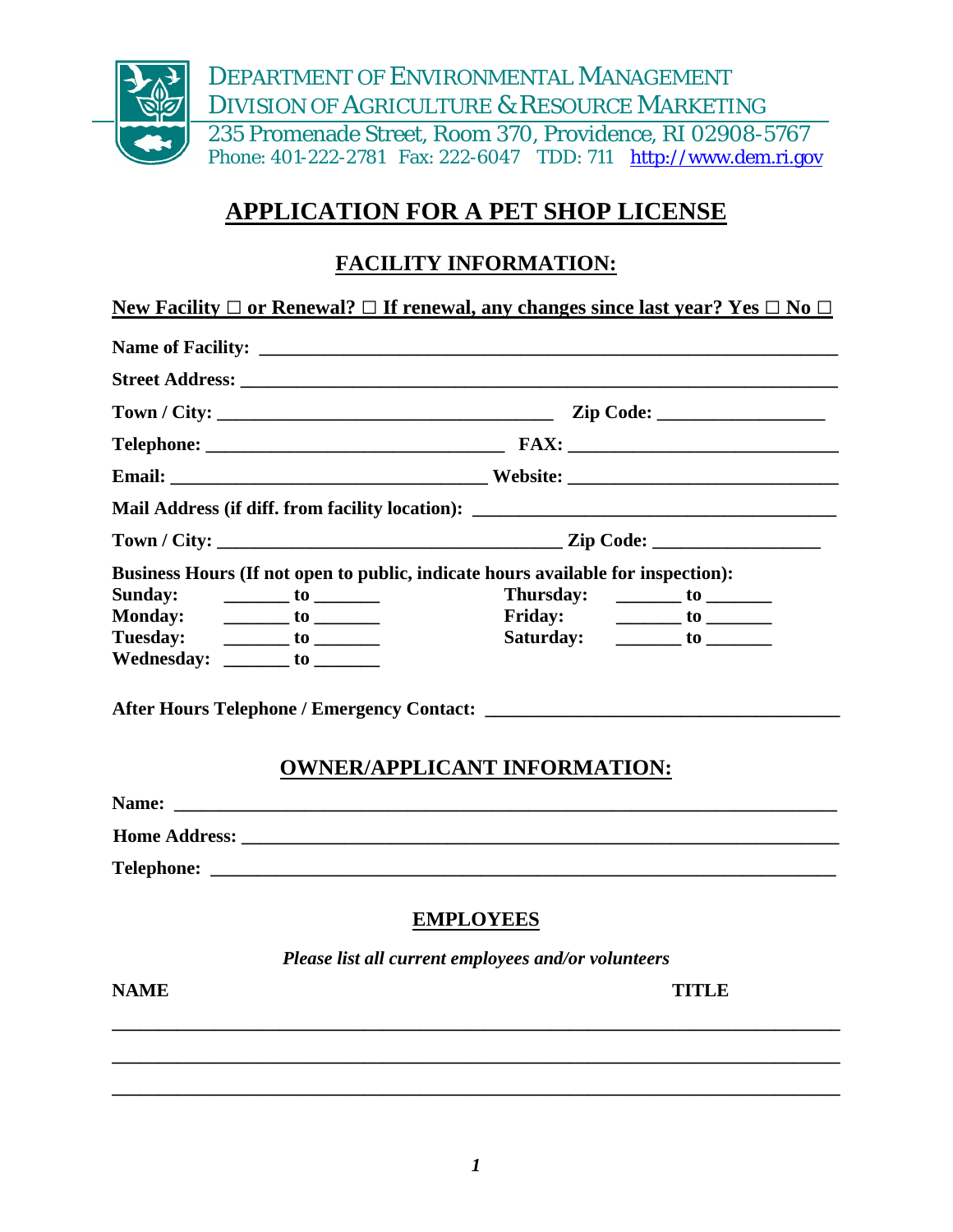## **TYPES OF ANIMALS TO BE SOLD**

|                    | # ANIMALS<br>(Capacity of Facility) | # PERMANENT CAGES # RUNS |  |
|--------------------|-------------------------------------|--------------------------|--|
| <b>CANINES</b>     |                                     |                          |  |
| <b>FELINES</b>     |                                     |                          |  |
| <b>SM. MAMMALS</b> |                                     |                          |  |
| <b>REPTILES</b>    |                                     |                          |  |
| <b>BIRDS</b>       |                                     |                          |  |
| <b>FISH</b>        |                                     |                          |  |
| <b>OTHER</b>       |                                     |                          |  |

ISOLATION ROOMS, RUNS OR CAGES: (please list number and type)

## **SOURCE(S)\* For ANIMALS SOLD:**

| <b>TYPE of ANIMAL</b> | DISTRIBUTOR(s) / BROKER(s) Name / Address / Phone Number |
|-----------------------|----------------------------------------------------------|
| <b>Canines:</b>       |                                                          |
| <b>Felines:</b>       |                                                          |
| <b>Small Mammals:</b> |                                                          |
| <b>Reptiles:</b>      |                                                          |
| <b>Birds:</b>         |                                                          |
| Fish:                 |                                                          |
| Other:                |                                                          |

\* For animals acquired from both in-state and out-of-state dealers/brokers/individuals/etc.

\* Use additional pages as necessary

\* Update as necessary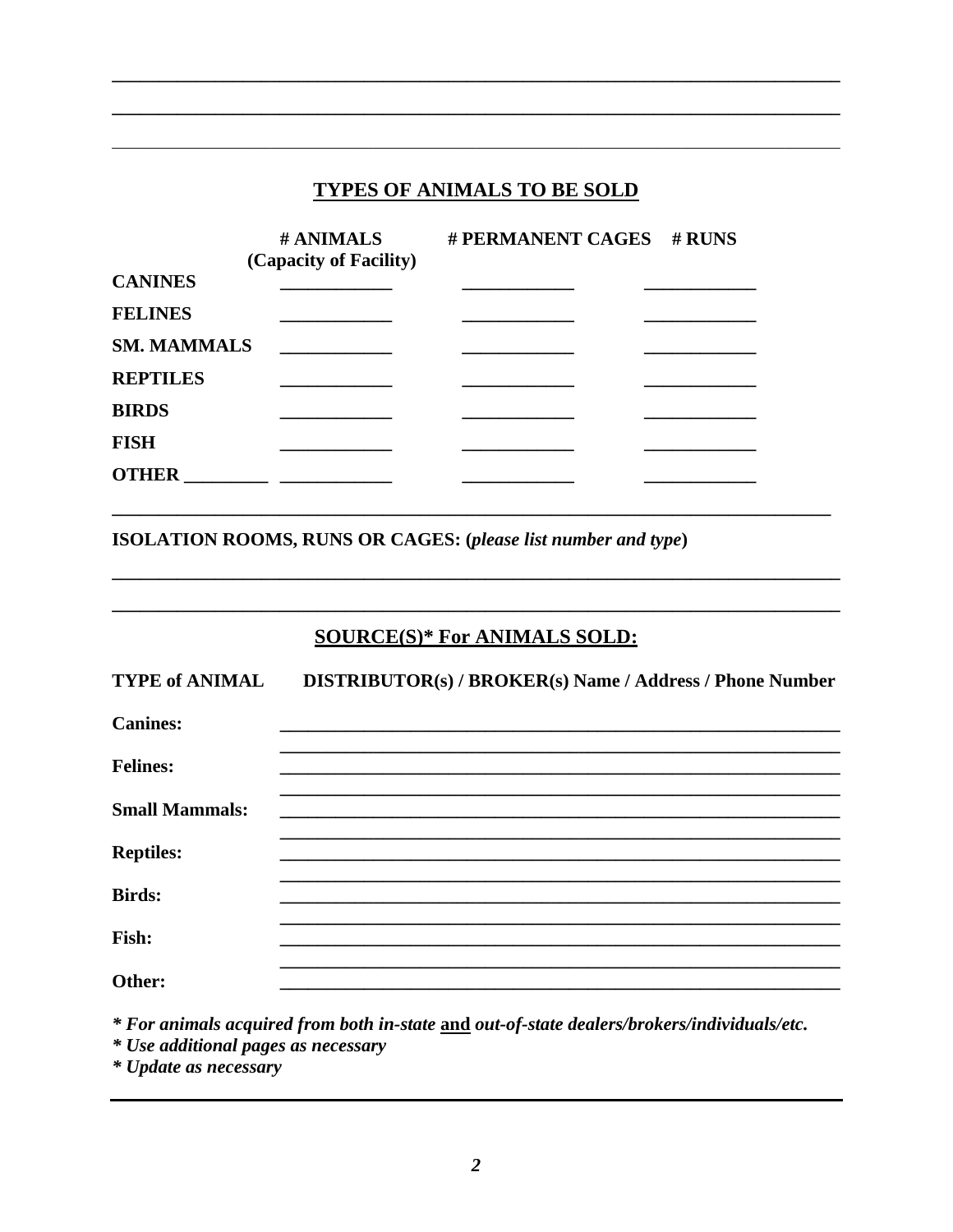### **ATTACH A DETAILED FLOOR PLAN OF PET SHOP**

#### *This diagram should include ALL the following:*

|                                             | Interior and exterior doors                  |
|---------------------------------------------|----------------------------------------------|
|                                             | Windows and vents                            |
| <b>Location of RABIES Notification Logs</b> | Heating and/or cooling system                |
| Location of Psittacine and/or Ferret logs   | Lighting                                     |
| Indoor and outdoor runs or cages            | Drainage systems                             |
|                                             | Medical treatment room(s) (if applicable)    |
|                                             | Location of sprinklers or fire extinguishers |
|                                             | Posted emergency evacuation plan or map      |
|                                             |                                              |
|                                             |                                              |

## **ATTENDING VETERINARIAN(S):**

 *List all Veterinarians which care for animals in your facility. Use additional pages if needed.* 

| Name:             | Hospital name: |  |
|-------------------|----------------|--|
| Hospital Address: |                |  |
| Telephone:        | FAX:           |  |

### **REGULATIONS / RI GENERAL LAWS / Spay Neuter/ Rabies Log Forms:**

RI DEM Website-<http://www.dem.ri.gov/>

The State of Rhode Island Manual for Rabies Management and Protocols <http://www.dem.ri.gov/programs/bnatres/agricult/pdf/rabiesprot2010.pdf>

RULES & REGULATIONS GOVERNING THE PREVENTION, CONTROL AND SUPPRESSION OF RABIES WITHIN THE STATE OF RHODE ISLAND <http://www.dem.ri.gov/pubs/regs/regs/agric/rabies10.pdf>

FISH AND WILDLIFE / R.I. FERRET REGULATIONS **Ferret** [Regulations \(7/17/97\)](http://www.dem.ri.gov/pubs/regs/regs/fishwild/f_wferet.pdf)

RULES AND REGULATIONS GOVERNING THE IMPORTATION OF ANIMALS <http://www.dem.ri.gov/pubs/regs/regs/agric/anmlimp8.pdf>

RULES AND REGULATIONS GOVERNING IMPORTATION AND POSSESSION OF EXOTIC WILD ANIMALS <http://www.dem.ri.gov/pubs/regs/regs/agric/xotkanml.pdf>

RULES AND REGULATIONS GOVERNING IMPORTATION AND POSSESSION OF NATIVE WILDLIFE [http://www.dem.ri.gov/pubs/regs/regs/fishwild/f\\_wimprt.pdf](http://www.dem.ri.gov/pubs/regs/regs/fishwild/f_wimprt.pdf)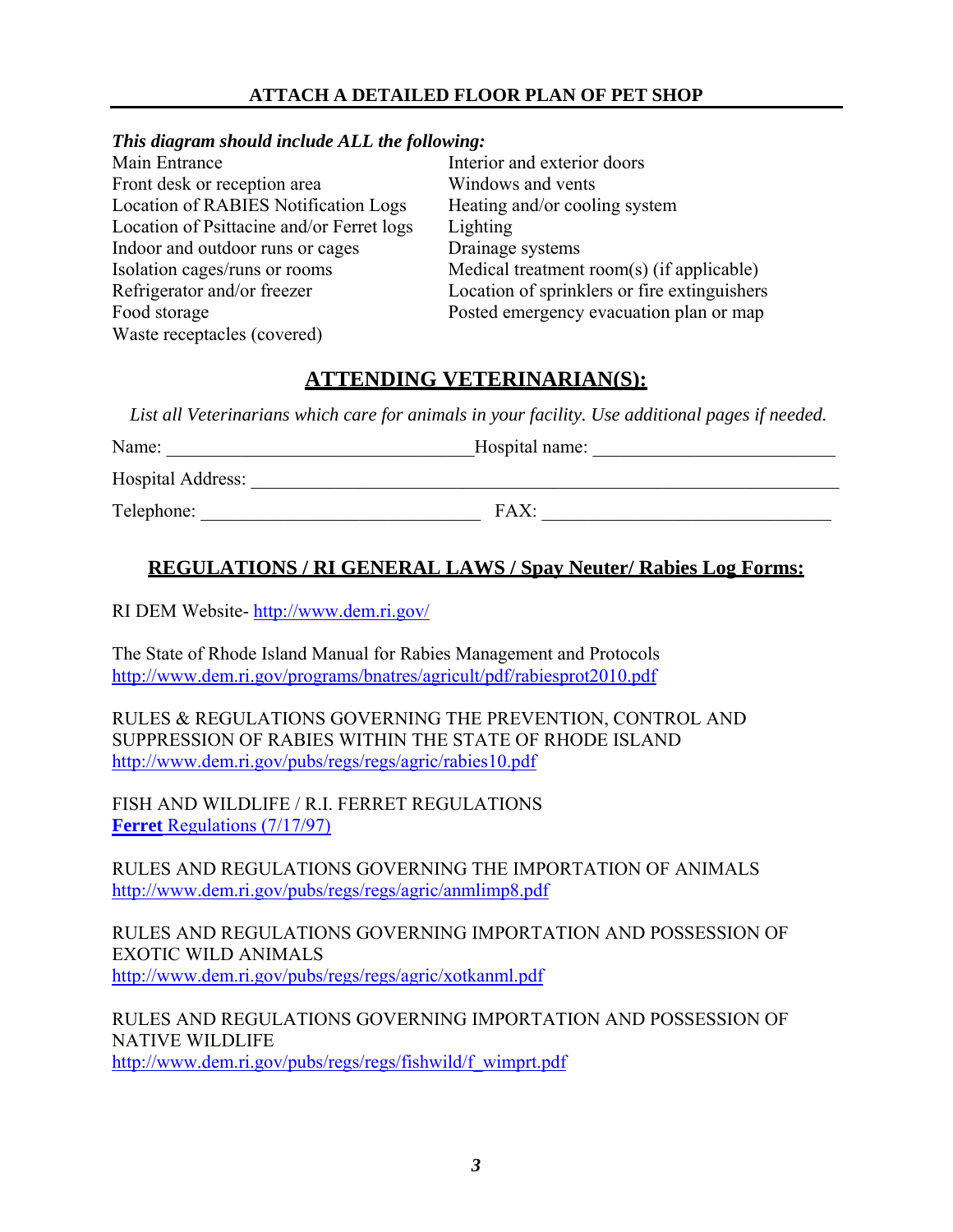## **RHODE ISLAND GENERAL LAWS**

**State of Rhode Island General Laws / TITLE 4 - Animals and Animal Husbandry**  <http://www.rilin.state.ri.us/Statutes/TITLE4/INDEX.HTM> Relevant Chapters:

- CHAPTER 4-1 Cruelty to Animals
- CHAPTER 4-4 Animal Diseases in General
- CHAPTER 4-11 Psittacine Birds
- [CHAPTER 4-13 Dogs](http://www.rilin.state.ri.us/Statutes/TITLE4/4-13/INDEX.HTM)
- [CHAPTER 4-19 Animal Care](http://www.rilin.state.ri.us/Statutes/TITLE4/4-19/INDEX.HTM)
- [CHAPTER 4-22 Cat Identification Program](http://www.rilin.state.ri.us/Statutes/TITLE4/4-22/INDEX.HTM)
- CHAPTER 4-24 Permit Program for Cats
- [CHAPTER 4-25 Pet Warranties Dogs](http://www.rilin.state.ri.us/Statutes/TITLE4/4-25/INDEX.HTM)
- [Pet Warranties -Dogs, RIGL §4-25-9 Notice](http://www.dem.ri.gov/programs/bnatres/agricult/pdf/dogsign.pdf) (Mandatory posting for all Pet Stores that sell Puppies) *NOTE: "Such notice shall be in one hundred (100) point type"*

#### **State of Rhode Island General Laws / TITLE 20 - Fish and Wildlife**

- **CHAPTER 20-1 General Provisions**
- CHAPTER 20-16 Fur-bearing Animals
- CHAPTER 20-37 Endangered Species of Animals and Plants

## **LOG FORMS / EXOTIC APPLICATION**

NOTICE TO NEW OWNERS OF RABIES VACCINATION "Rabies Log" per 4-13-31 <http://www.dem.ri.gov/programs/bnatres/agricult/pdf/rabieslog.pdf>

FERRET LOG (To notify adopting party of Spay/neuter / Rabies vaccine / Permit requirement) <http://www.dem.ri.gov/programs/bnatres/agricult/pdf/ferretlog.pdf>

PSITTACINE BIRD LOG (per RI General Laws 4-11) <http://www.dem.ri.gov/programs/bnatres/agricult/pdf/psittacinelog.pdf>

POSSESSION PERMIT APPLICATION FOR AN EXOTIC WILD ANIMAL (*Application and fee required for each Specimen*) <http://www.dem.ri.gov/programs/bnatres/agricult/pdf/exoticapp.pdf>